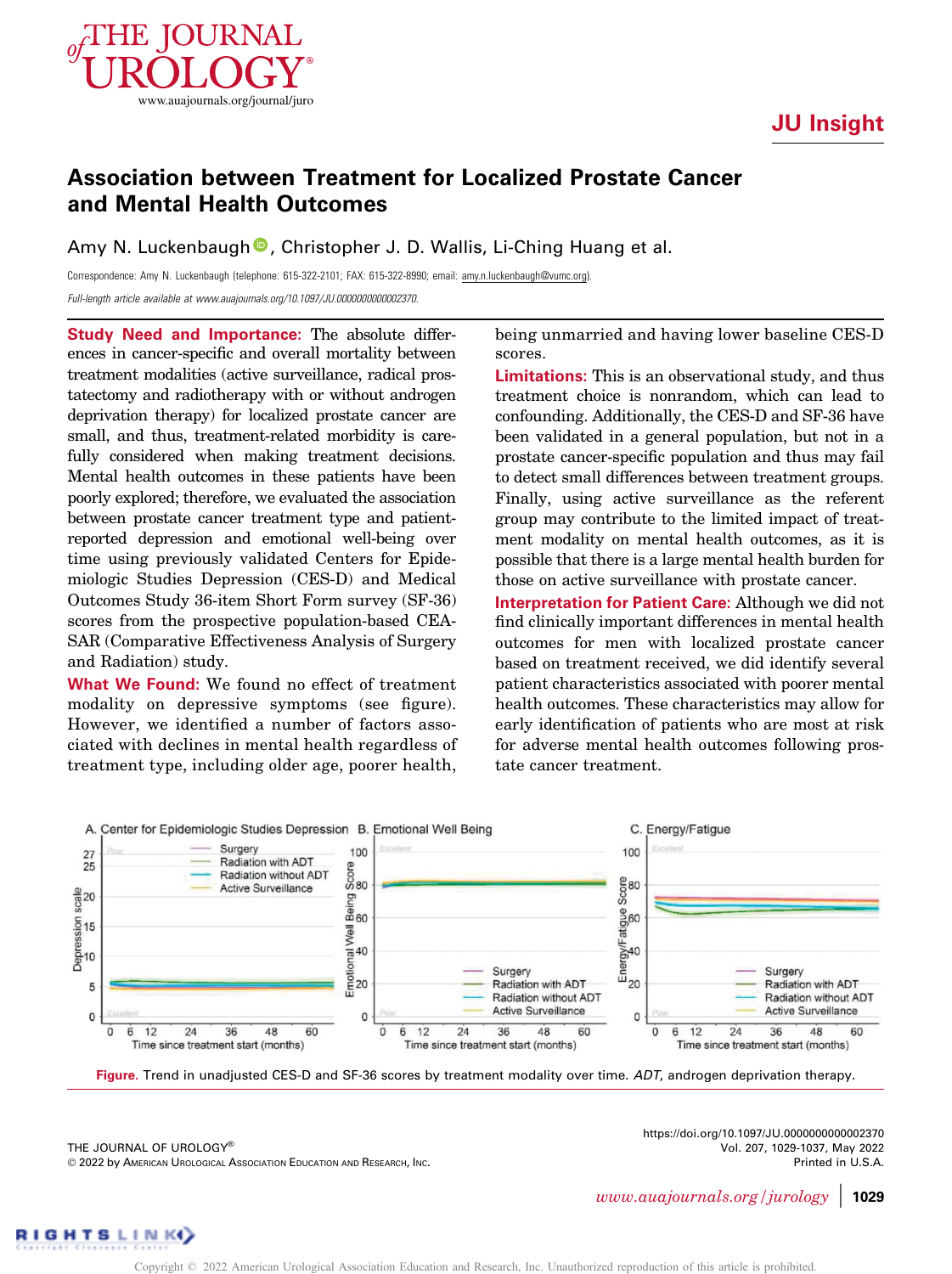

# Association between Treatment for Localized Prostate Cancer and Mental Health Outcomes

Amy N. Luckenbaug[h](https://orcid.org/0000-0001-6598-9372)  $\bullet$  ,<sup>1,\*</sup> Christopher J. D. Wallis,<sup>1</sup> Li-Ching Huang,<sup>2</sup> Daniela Wittmann,<sup>3</sup> Zachary Klaassen,<sup>4,5</sup> Zighuo Zhao,<sup>2</sup> Tatsuki Koyama,<sup>2</sup> Aaron A. Laviana,<sup>6</sup> Ralph Conwill,<sup>7</sup> Michael Goodman,<sup>8</sup> Ann S. Hamilton,<sup>9</sup> Xiao-Cheng Wu,<sup>10</sup> Lisa E. Paddock,<sup>11</sup> Antoinette Stroup,<sup>11</sup> Matthew R. Cooperberg,<sup>12</sup> Mia Hashibe,<sup>13</sup> Brock B. O'Neil,<sup>14</sup> Sherrie H. Kaplan,<sup>15</sup> Sheldon Greenfield,<sup>15</sup> Karen E. Hoffman,<sup>16</sup> David F. Penson<sup>1</sup> and Daniel A. Barocas<sup>1</sup>

<sup>1</sup> Department of Urology, Vanderbilt University Medical Center, Nashville, Tennessee

 $<sup>2</sup>$  Department of Biostatistics, Vanderbilt University Medical Center, Nashville, Tennessee</sup>

<sup>3</sup>Department of Urology, University of Michigan Medical Center, Ann Arbor, Michigan

4 Division of Urology, Medical College of Georgia at Augusta University, Augusta, Georgia

5 Georgia Cancer Center, Augusta, Georgia

6 Department of Surgery and Perioperative Care, Dell Medical School, Austin, Texas

<sup>7</sup>Office of Patient and Community Education, Patient Advocacy Program, Vanderbilt Ingram Cancer Center, Vanderbilt University Medical Center, Nashville, Tennessee <sup>8</sup>Department of Epidemiology, Emory University Rollins School of Public Health, Atlanta, Georgia

<sup>9</sup>Department of Preventive Medicine, Keck School of Medicine at the University of Southern California, Los Angeles, California

<sup>10</sup>Department of Epidemiology, Louisiana State University Health Sciences Center New Orleans School of Public Health, New Orleans, Louisiana

 $^{11}$ Department of Epidemiology, Cancer Institute of New Jersey, Rutgers Health, New Brunswick, New Jersey

<sup>12</sup>Department of Urology, University of California, San Francisco, California

<sup>13</sup>Department of Family and Preventative Medicine, University of Utah School of Medicine, Salt Lake City, Utah

 $14$ Department of Urology, University of Utah Health, Salt Lake City, Utah

<sup>15</sup>Department of Medicine, University of California Irvine, Irvine, California

<sup>16</sup>Department of Radiation Oncology, The University of Texas MD Anderson Cancer Center, Houston, Texas

#### Abbreviations and Acronyms

 $ADT = androgen deprivation$ therapy

 $CaP\text{SURE}^{TM}$  = Cancer of the Prostate Strategic Urologic Research Endeavor

 $CEASAR = Comparative Effect$ tiveness Analysis of Surgery and Radiation

 $CES-D =$  Centers for Epidemiologic Studies Depression

 $CES-D10 = 10$ -question version of CES-D

 $EPIC =$  Expanded Prostate Cancer Index Composite

 $PSA =$  prostate specific antigen

 $SF-36$  = Medical Outcomes

Study 36-item Short Form survey

Purpose: We aimed to compare patient-reported mental health outcomes for men undergoing treatment for localized prostate cancer longitudinally over 5 years. Materials and Methods: We conducted a prospective population-based analysis

using the Comparative Effectiveness Analysis of Surgery and Radiation (CEA-SAR) study. Patient-reported depressive symptoms (Centers for Epidemiologic Studies Depression [CES-D]) and domains of the Medical Outcomes Study 36 item Short Form survey evaluating emotional well-being and energy/fatigue were assessed through 5 years after treatment with surgery, radiotherapy (with or without androgen deprivation therapy) and active surveillance. Regression models were adjusted for outcome-specific baseline function, demographic and clinicopathological characteristics, and treatment approach.

Conflict of Interest: The authors have no disclosures relevant to this work.

Author Contributions: Conceptualization of the research: ANL, CJW, DW, ZK, ZZ, TK, AAL, RC, MG, ASH, XCW, LEP, AS, MRC, MH, BBO, SHK, SG, KEH, DFP, DAB; Data curation: LCH, ZZ, TK; Formal Analysis: ANL, CJW, LCH, ZK, ZZ, TK, RC, DFP, DAB; Funding acquisition: DFP, DAB; Methodology: ANL, CJW, LCH, ZZ, TK, DAB; Writing-original draft: ANL, CJW, DAB; Writing-review and editing: ANL, CJW, LCH, DW, ZK, ZZ, TK, AAL, RC, MG, ASH, XCW, LEP, AS, MRC, MH, BBO, SHK, SG, KEH, DFP, DAB. Disclaimers: There are no relevant disclaimers.

Submission History: This work was presented at the Society of Urologic Oncology meeting in December 2019 as a poster presentation. \* Correspondence: Department of Urology, Vanderbilt University Medical Center, A1302 Medical Center North, Nashville, Tennessee 37232- 2765 (telephone: 615-322-2101; FAX: 615-322-8990; email: [amy.n.luckenbaugh@vumc.org](mailto:amy.n.luckenbaugh@vumc.org)).

Editor's Note: This article is the second of 5 published in this issue for which category 1 CME credits can be earned. Instructions for obtaining credits are given with the questions on pages 1167 and 1168.

THE JOURNAL OF UROLOGY® 2022 by AMERICAN UROLOGICAL ASSOCIATION EDUCATION AND RESEARCH, INC. <https://doi.org/10.1097/JU.0000000000002370> Vol. 207, 1029-1037, May 2022 Printed in U.S.A.

Accepted for publication November 22, 2021.

Support: This work was supported by the Agency for Healthcare Research and Quality (1R01HS019356, 1R01HS022640, R01CA230352); the Patient-Centered Outcomes Research Institute (CE-12-11-4667); and the National Cancer Institute (NIH/NCI grant 5T32CA106183). Data management was facilitated by Vanderbilt University's Research Electronic Data Capture (REDCap) system, which is supported by the Vanderbilt Institute for Clinical and Translational Research grant (UL1TR000011 from NCATS/NIH). The funders had no role in the study design, data collection, and analysis, decision to publish, or preparation of the manuscript.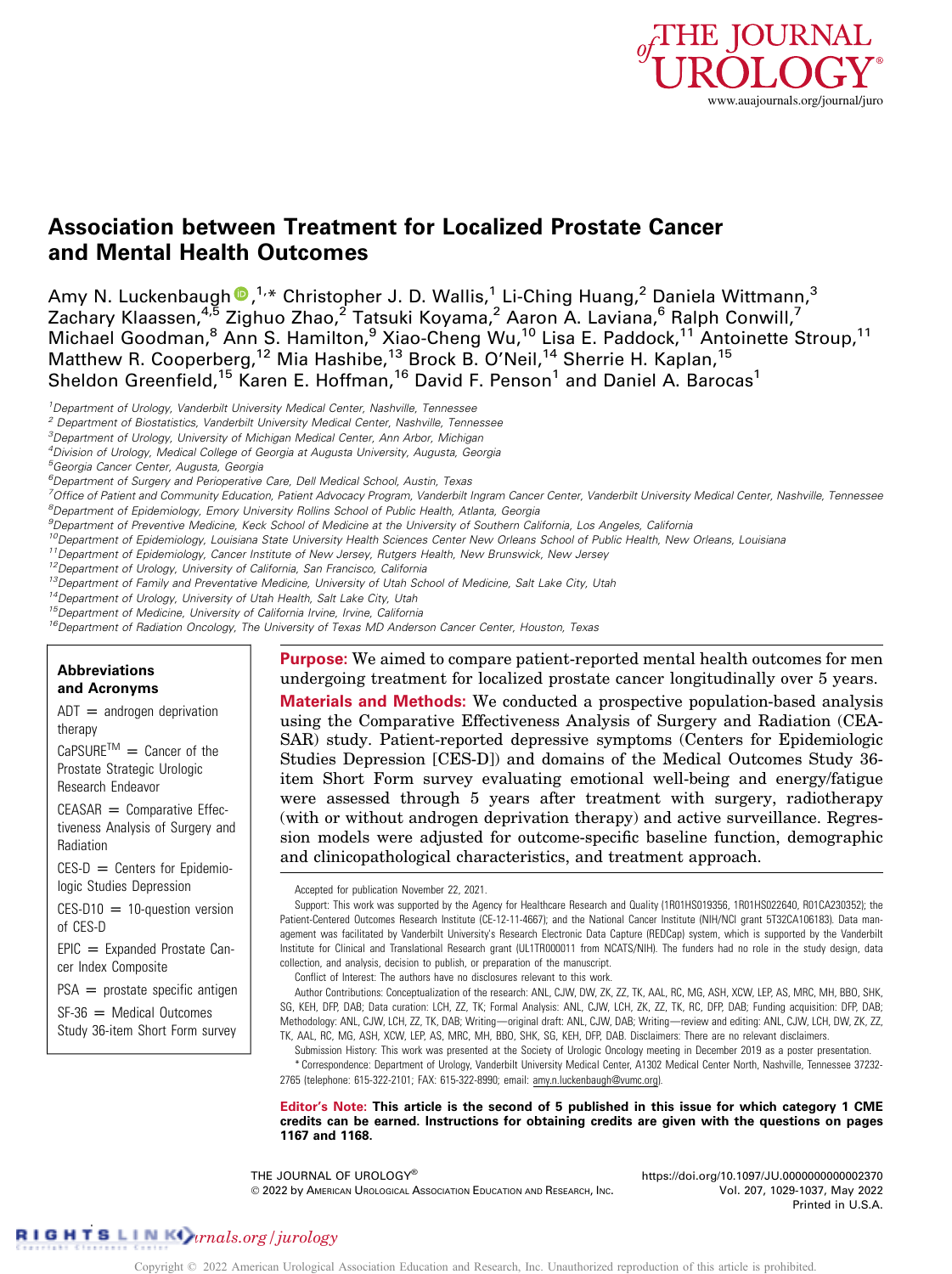Results: A total of 2,742 men (median [quartiles] age 64 [59–70]) met inclusion criteria. Baseline depressive symptoms, as measured by the CES-D, were low (median 4, quartiles  $1-8$ ) without differences between groups. We found no effect of treatment modality on depressive symptoms  $(p=0.78)$ , though older age, poorer health, being unmarried and baseline CES-D score were associated with declines in mental health. There was no clinically meaningful association between treatment modality and scores for either emotional well-being  $(p=0.81)$  or energy/fatigue  $(p=0.054)$ .

**Conclusions:** This prospective, population-based cohort study of men with localized prostate cancer showed no clinically important differences in mental health outcomes including depressive symptoms, emotional wellbeing, and energy/fatigue according to the treatment received (surgery, radiotherapy, or surveillance). However, we identified a number of characteristics associated with worse mental health outcomes including: older age, poorer health, being unmarried, and baseline CES-D score which may allow for early identification of patients most at risk of these outcomes following treatment.

Key Words: prostatic neoplasms, mental health, quality of life

FOR patients diagnosed with localized prostate cancer, guideline-recommended treatment options include active surveillance, radical prostatectomy and radiotherapy, based on risk-stratification. Absolute differences in cancer-specific and overall mortality between these approaches are small, $^{1,2}$  thus treatment-related morbidity is paramount in treatment decision making. While health-related quality of life outcomes following prostate cancer treatments such as urinary symptoms, erectile dysfunction and bowel symptoms are well reported<sup>3-6</sup> and the burden of other interventions to manage treatment-related complications is increasingly recognized,<sup> $7-10$ </sup> less attention has been paid to the association between treatment for localized prostate cancer and mental health outcomes.

While mental health outcomes of treatment have been poorly explored among patients with prostate cancer, one small (368) cross-sectional study of Black men with prostate cancer found a relatively high prevalence of major depressive symptoms (33%), with an increased likelihood among those who underwent radiotherapy (odds ratio 2.38, 95% confidence interval  $1.02-5.51$ ). However, these data are limited by the lack of generalizability, difficulties with causation with a cross-sectional study design and the need for reproducibility.<sup>[11](#page-8-0)</sup> In contrast, the association between treatment and mental health outcomes is better established in both breast cancer and colorectal can $cer, <sup>12,13</sup>$  in which sexual dysfunction and body image concerns contribute to emotional distress and worsening psychosocial function over time.

In this context, we evaluated the association between prostate cancer treatment and patient-reported depression and emotional well-being over time applying previously validated Centers for Epidemiologic Studies Depression (CES-D) and Medical Outcomes Study 36-item Short Form survey (SF-36) scores to data from the prospective population-based Comparative Effectiveness Analysis of Surgery and Radiation (CEASAR) study.

## MATERIALS AND METHODS

## Study Population

The CEASAR study enrolled men with clinically localized prostate cancer  $(cT1-cT2,$  prostate specific antigen [PSA]  $<$ 50 ng/dL) from 5 population-based SEER (Surveillance, Epidemiology, and End Results) program registries and the observational Cancer of the Prostate Strategic Urologic Research Endeavor  $(CaPSURE^{TM})$ prostate cancer registry from 2011-2012, as previously described.<sup>14,15</sup> Institutional Review Board approval was obtained from Vanderbilt University Medical Center (coordinating center, IRB No. 110299) and from each participating site.

Participants completed surveys at baseline, 6 months and 1, 3 and 5 years following enrollment (with the final survey being completed in September 2017). Data regarding tumor characteristics, treatment choice and treatment dates were obtained from medical chart abstraction 1 year after enrollment.<sup>14,15</sup> Any treatment received after 1 year was based on patient report. Survival was determined from vital status followup data obtained from the SEER and CaPSURE registries.

## Exposure

The exposure of interest was the primary treatment modality, categorized as active surveillance, surgery, radiation with androgen deprivation therapy (ADT) and radiation without ADT. Treatment modality was determined primarily based on 1-year chart abstraction, supplemented by patient report.

## **Outcomes**

Depressive symptoms were assessed by using a 10-question version of the previously validated CES-D scale (CES-D10).<sup>16,17</sup> The CES-D10 has been validated across diverse populations.18,19 To reduce respondent burden, the CES-D was modified to a 9-question version. We adjusted the overall CES-D score to reflect this difference (from a standard score of 30 points to 27 points.) Domain scores ranged from  $0-27$ , where 27 indicated more severe depressive symptoms. Notably, to our knowledge, a clinically meaningful difference on this scale has not been described though scores above 19 have strong specificity and positive predictive value for major depression.

The validated SF-36 was used to evaluate emotional well-being and energy and fatigue. $20,21$  For the SF-36,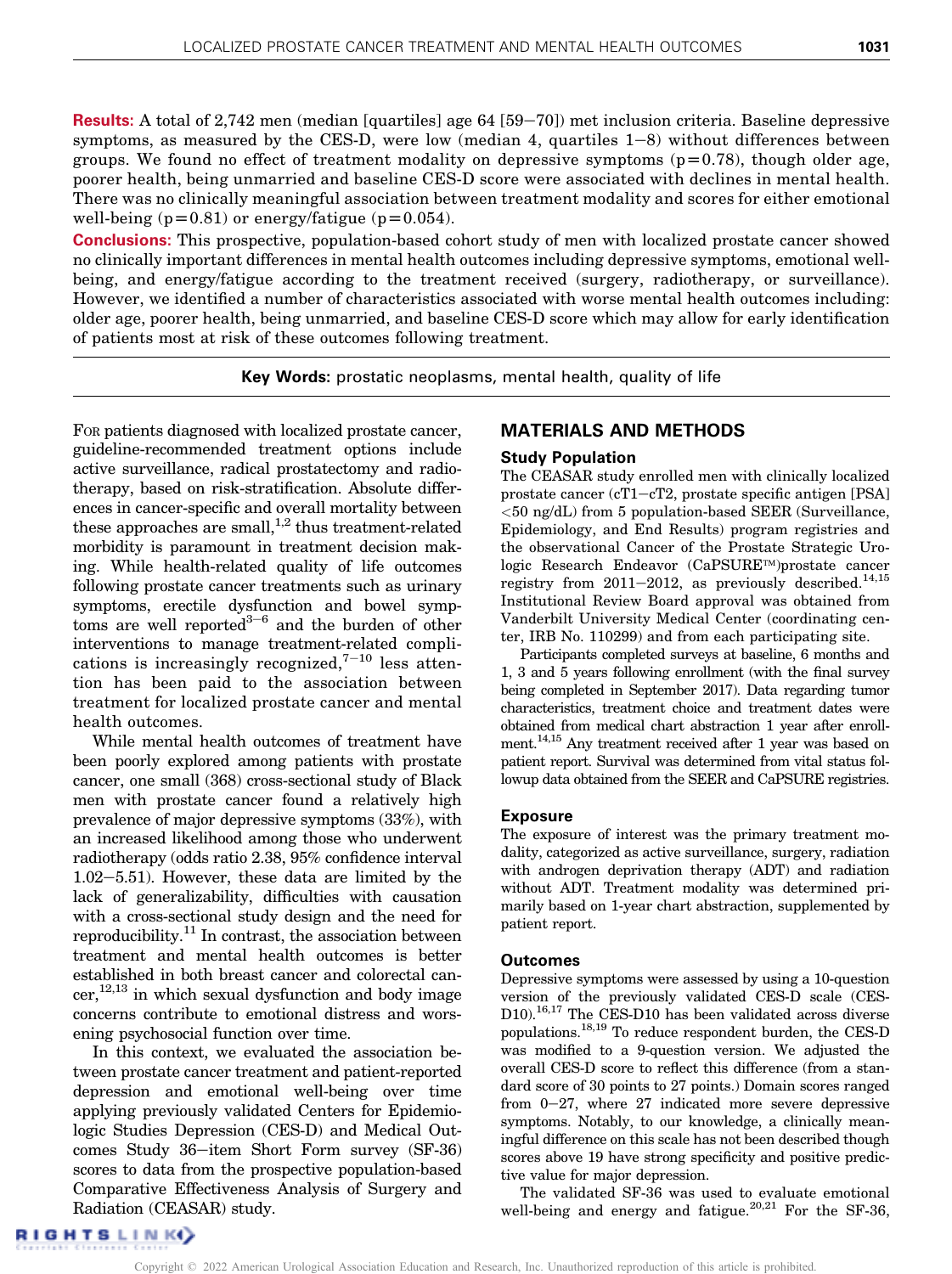domain scores range from  $0-100$  with 100 indicating the best function. The results of these domain scores were analyzed over time for each treatment modality. We interpreted results based on previously determined minimally clinically important differences of 6 and 9 for emotional well-being and energy and fatigue, respectively.<sup>22,23</sup>

#### Statistical Analysis

Clinical and sociodemographic characteristics were evaluated by treatment modality, categorized as active surveillance, surgery, radiation with ADT and radiation without ADT. Treatment group differences were assessed using Kruskal-Wallis tests and  $\chi^2$  tests for continuous and categorical variables, respectively.

The study endpoints of CES-D score and SF-36 domain scores for emotional well-being and energy and vitality were reported as adjusted mean score differences (with 95% confidence intervals). To further evaluate the associations between treatments and measures of mental health over time, using the longitudinal survey data, we fit multivariable longitudinal linear regression models for CES-D, emotional well-being and energy and vitality adjusting for time since treatment (continuous, restricted cubic splines using 4 knots), age at diagnosis (continuous, restricted cubic splines using 3 knots), race (White, Black, Hispanic, Asian, other), education (less than high school, high school graduate, some college, college graduate, graduate/professional school), marital status (not married, married), comorbidity as measured with total burden index for prostate cancer—TIBI-CaP<sup>24</sup> (categorical:  $0-2$ ,  $3-4$ , 5 or more), income  $(less than $30,000, $30,001 - $50,000, $50,001 - $100,000, more$ than \$100,000), insurance status (Medicare; private or health maintenance organization; and Veterans Administration, military, Medicaid, other or uninsured), D'Amico risk category (low, intermediate, high), site (Utah, Atlanta, Los Angeles, Louisiana, New Jersey, CaPSURE), baseline physical functioning (continuous, linear), baseline general health (continuous, linear), baseline social support (continuous, linear), baseline participatory decision making scale (continuous, linear), baseline sexual function score (continuous, linear), time-varying sexual function scores (at 6 months, 1, 3 and 5 years, continuous, linear) and corresponding baseline value of the outcome (continuous, restricted cubic splines using 3 knots). Covariates were obtained from patient-reported surveys and chart abstraction, as appropriate.

Comparing between treatment modalities, we utilized active surveillance as the referent. To allow for variable estimation of treatment effect at different time points, we included the interaction terms between treatment and time since treatment in the models. In all models, to account for the correlation due to repeated measures obtained on the same subjects from multiple time points, the Huber-White method was implemented by the robcov function in the rms R package to estimate the variancecovariance matrices.<sup>25,26</sup> The results of models were reported as mean differences between treatment groups and the associated 95% confidence intervals. All missing covariate values were imputed 10 times using the MICE (multiple imputation using chained equations) implemented by the aregImpute function in the rms R package. The Expanded Prostate Cancer Index Composite

(EPIC)-26 sexual function score was missing at 4%, 9%, 10%, 20% and 28% at each time point, respectively. Income was missing in 11%; however, all other variables had less than 5% missing. To graphically represent the trends in CES-D and SF-36 scores, we fit simpler models that included time since treatment start and treatment modality, along with their interaction terms. Statistical significance was considered for all 2-sided p values  $<5\%$ . All analyses were conducted using R version 4.0.2 (R Foundation for Statistical Computing, Vienna, Austria).

## RESULTS

Among 2,742 patients included in the analysis, 372 (13.7%) underwent active surveillance, 1,419 (51.8%) underwent surgery, 630 (23.0%) underwent radiation therapy without ADT and 321 (11.7%) underwent radiation with ADT [\(fig. 1](#page-0-0)). Differences in baseline characteristics across the treatment groups are in keeping with prior reports: men who underwent surgery as their primary treatment type were younger with fewer comorbidities while men undergoing active surveillance were more likely to have low risk disease characteristics, including lower PSA, clinical stage T1 and a low D'Amico risk category. Men with features of high risk disease (Gleason 8, 9, 10, T2, high D'Amico risk category) were more likely to undergo radiation therapy with ADT ([table 1\)](#page-5-0). Baseline urinary function, urinary incontinence and bowel function domain scores were similar across all treatment groups. In contrast, baseline sexual function domain scores were higher for men treated with radical prostatectomy compared to those treated with radiation or active surveillance ([table 1\)](#page-5-0).

At baseline, the median CES-D score in this cohort was 4 (interquartile range  $1-8$ ), indicating a low prevalence of depressive symptoms [\(table 1\)](#page-5-0). We found no evidence of a clinically meaningful treatmentrelated effect on longitudinal assessments of depressive symptoms measured with the CES-D score, whether assessed continuously or dichotomized at 9 (tables 2 and 3). In addition to higher baseline CES-D score  $(p < 0.001)$ , on multivariable analysis, significant predictors of decline in CES-D score were older age  $(p=0.001)$ , higher comorbidity  $(p < 0.001)$ , poorer overall health  $(p=0.001)$  and physical function  $(p=0.008)$ , being unmarried  $(p=0.02)$ , lower income  $(p=0.002)$  and lower baseline participatory decision making score  $(p=0.003)$ . Interestingly, social support  $(p=0.39)$  and education  $(p=0.12)$  were not associated with worsening CES-D scores, nor were race  $(p=0.38)$ , insurance status  $(p=0.95)$ , D'Amico risk group  $(p=0.99)$  or registry site  $(p=0.11)$ .

Assessing emotional well-being and energy/fatigue domains of the SF-36, we found that while baseline scores were overall quite high, lower scores were reported among those undergoing radiotherapy (with or without ADT), a difference which persisted over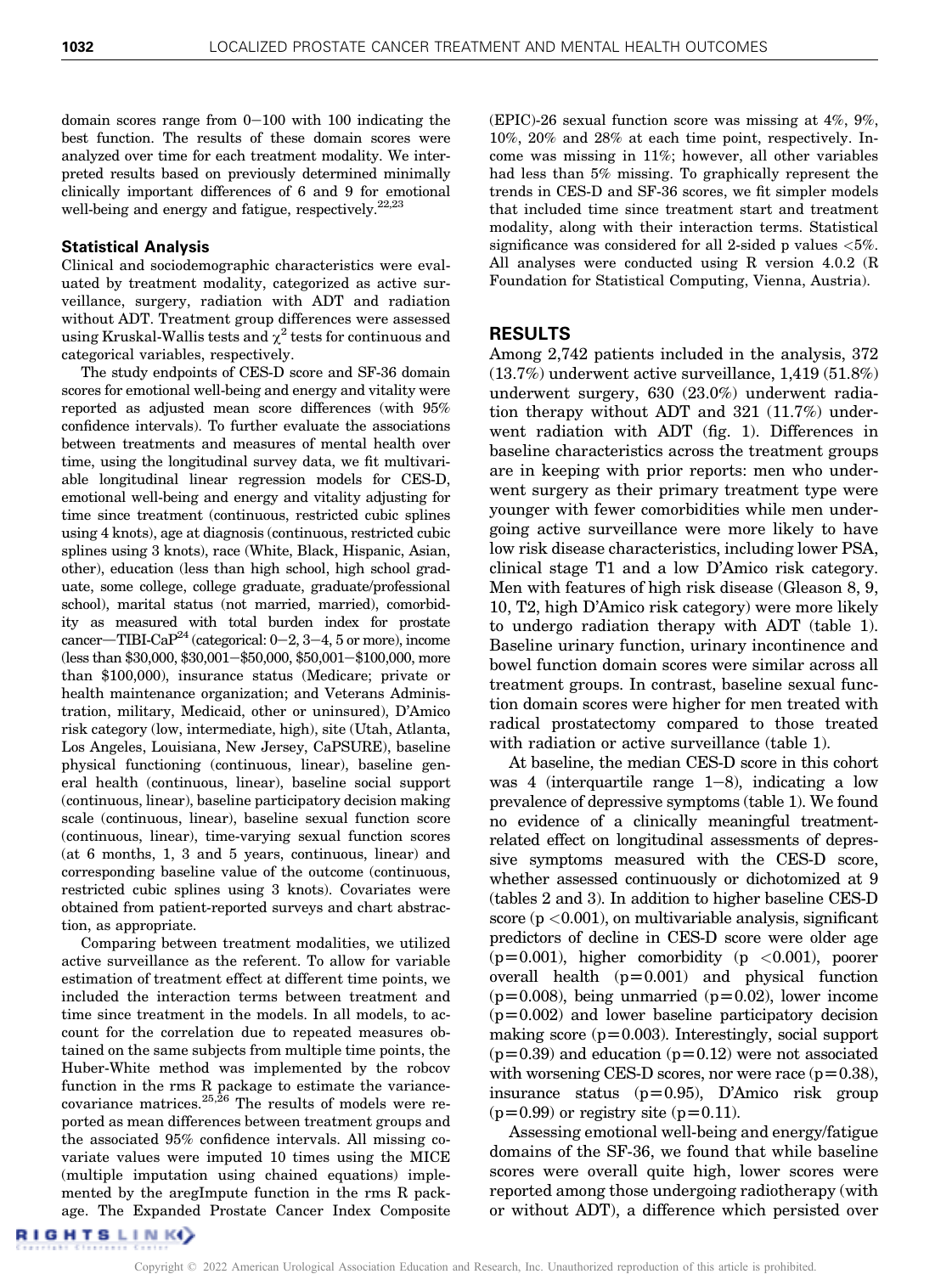

Figure 1. Flow chart demonstrating inclusion criteria for the study.

time (fig. 2). However, on adjusted and unadjusted analysis treatment type was not associated with a clinically significant difference in longitudinal assessments of SF-36 emotional well-being or energy/fatigue scores at 6 months or 1, 3 or 5 years following treatment initiation, despite statistically significant differences [\(table 2](#page-6-0) and supplementary table 1, [https://www.](https://www.auajournals.org/doi/suppl/10.1097/JU.0000000000002370) [jurology.com](https://www.auajournals.org/doi/suppl/10.1097/JU.0000000000002370)). Minor declines in SF-36 energy/fatigue scores at 6 and 12 months among those treated with radiation and ADT (fig. 2) are unlikely to be clinically meaningful and were not statistically significant [\(table 2](#page-6-0)). Notably, there was a statistically significant difference in the SF-36 energy/fatigue domain between patients who underwent surgery compared to radiotherapy, though this failed to meet the threshold for a clinically important difference and also diminished with time. Further pairwise testing between surgery and radiotherapy, and between radiotherapy with and without ADT demonstrated no clinically meaningful differences in the captured mental health related outcomes (supplementary table 2, [https://www.jurology.](https://www.auajournals.org/doi/suppl/10.1097/JU.0000000000002370) [com](https://www.auajournals.org/doi/suppl/10.1097/JU.0000000000002370)). In addition to baseline SF-36 emotional wellbeing  $(p \lt 0.001)$ , significant predictors of decline in SF-36 emotion well-being scores were older age  $(p < 0.001)$ , higher comorbidity  $(p < 0.001)$ , lower income  $(p=0.004)$ , general health  $(p=0.02)$  and physical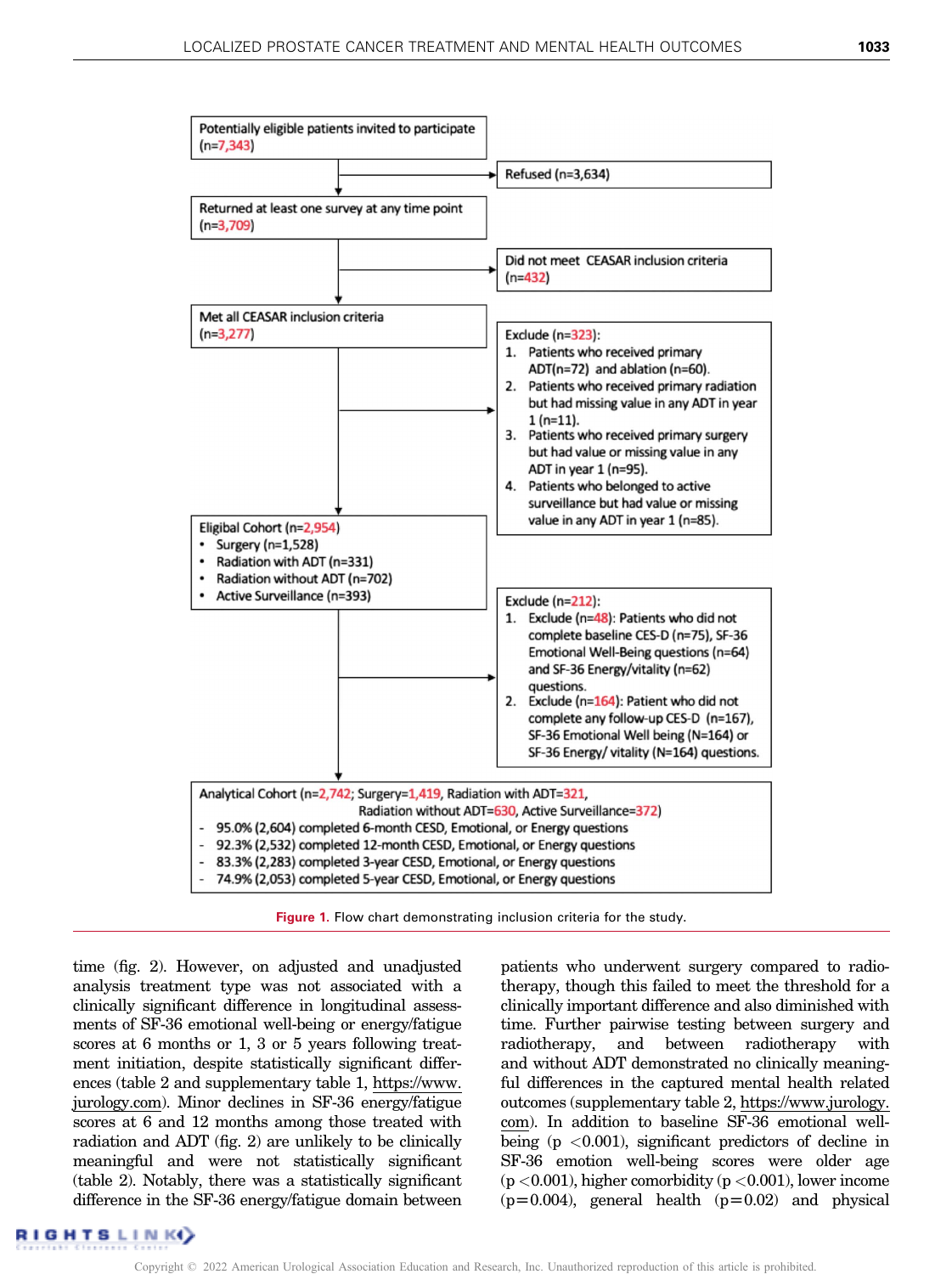#### <span id="page-5-0"></span>Table 1. Baseline demographic, socioeconomic and disease characteristics by treatment type

|                                                                                                         |              | Active Surveillance               |            | Surgery                           |           | Radiation<br>with ADT            |            | Radiation<br>without ADT      | p Value            |
|---------------------------------------------------------------------------------------------------------|--------------|-----------------------------------|------------|-----------------------------------|-----------|----------------------------------|------------|-------------------------------|--------------------|
| No. pts                                                                                                 | 372          |                                   | 1,419      |                                   | 321       |                                  | 630        |                               |                    |
| Median yrs age at diagnosis (IQR)<br>No. race (%):                                                      | 67           | $(62 - 72)$                       | 62         | $(57 - 66)$                       | 70        | $(65 - 74)$                      | 67         | $(62 - 72)$                   | < 0.001<br>0.001   |
| White                                                                                                   | 296          | (80)                              | 1,069      | (76)                              | 220       | (69)                             | 481        | (76)                          |                    |
| Black                                                                                                   | 39           | (11)                              | 165        | (12)                              | 56        | (18)                             | 103        | (16)                          |                    |
| Hispanic                                                                                                | 22           | (6)                               | 113<br>40  | (8)                               | 25        | (8)                              | 27         | (4)                           |                    |
| Asian<br>Other                                                                                          | 9<br>5       | (2)<br>(1)                        | 21         | (3)<br>(1)                        | 13<br>4   | (4)<br>(1)                       | 10<br>8    | (2)<br>(1)                    |                    |
| No. TIBI-CaP category (%):                                                                              |              |                                   |            |                                   |           |                                  |            |                               | < 0.001            |
| $0 - 2$                                                                                                 | 95           | (26)                              | 452        | (34)                              | 49        | (16)                             | 133        | (22)                          |                    |
| $3 - 4$                                                                                                 | 142          | (39)                              | 586        | (44)                              | 114       | (37)                             | 253        | (43)                          |                    |
| 5 or more<br>No. \$ income (%):                                                                         | 126          | (35)                              | 307        | (23)                              | 147       | (47)                             | 206        | (35)                          | < 0.001            |
| $<$ 30,000                                                                                              | 63           | (18)                              | 211        | (17)                              | 101       | (36)                             | 124        | (22)                          |                    |
| $30,001 - 50,000$                                                                                       | 79           | (23)                              | 213        | (17)                              | 67        | (24)                             | 129        | (23)                          |                    |
| $50,001 - 100,000$                                                                                      | 105          | (31)                              | 422        | (33)                              | 67        | (24)                             | 174        | (31)                          |                    |
| >100,000<br>No. education (%):                                                                          | 97           | (28)                              | 422        | (33)                              | 47        | (17)                             | 126        | (23)                          | < 0.001            |
| Less than high school                                                                                   | 25           | (7)                               | 113        | (8)                               | 52        | (17)                             | 59         | (10)                          |                    |
| High school graduate                                                                                    | 66           | (18)                              | 271        | (20)                              | 67        | (22)                             | 121        | (21)                          |                    |
| Some college                                                                                            | 77           | (21)                              | 298        | (22)                              | 68        | (22)                             | 145        | (25)                          |                    |
| College graduate                                                                                        | 91           | (25)                              | 324        | (24)                              | 57        | (19)                             | 135        | (23)                          |                    |
| Graduate/professional school<br>No. marital status (%):                                                 | 104          | (29)                              | 332        | (25)                              | 62        | (20)                             | 129        | (22)                          | < 0.001            |
| Not married                                                                                             | 67           | (19)                              | 216        | (16)                              | 70        | (23)                             | 153        | (26)                          |                    |
| Married                                                                                                 | 294          | (81)                              | 1,120      | (84)                              | 235       | (77)                             | 437        | (74)                          |                    |
| No. employment status (%):                                                                              |              |                                   |            |                                   |           |                                  |            |                               | < 0.001            |
| Full time<br>Retired/part time/unemployed                                                               | 160<br>210   | (43)<br>(57)                      | 876<br>530 | (62)<br>(38)                      | 80<br>235 | (25)<br>(75)                     | 250<br>371 | (40)<br>(60)                  |                    |
| No. insurance status (%):                                                                               |              |                                   |            |                                   |           |                                  |            |                               | < 0.001            |
| Medicare                                                                                                | 214          | (58)                              | 464        | (33)                              | 221       | (69)                             | 388        | (62)                          |                    |
| Private/health maintenance organization                                                                 | 142          | (38)                              | 884        | (62)                              | 78        | (24)                             | 211        | (34)                          |                    |
| Veterans Administration/military/Medicaid/none<br>Median PSA at diagnosis, corrected (IQR)              | 16           | (4)<br>$5.2$ $(3.9 - 7.0)$        | 68<br>5.1  | (5)<br>$(4.2 - 6.8)$              | 22        | (7)<br>$7.0(4.9 - 11.3)$         | 29         | (5)<br>$5.5(4.3 - 7.3)$       | < 0.001            |
| No. clinical tumor stage (%):                                                                           |              |                                   |            |                                   |           |                                  |            |                               | < 0.001            |
| T1                                                                                                      | 309          | (84)                              | 1,069      | (75)                              | 218       | (68)                             | 491        | (78)                          |                    |
| T <sub>2</sub>                                                                                          | 57           | (16)                              | 347        | (25)                              | 103       | (32)                             | 138        | (22)                          |                    |
| No. biopsy Gleason score (%):<br>6 or less                                                              | 330          | (89)                              | 717        | (51)                              | 44        | (14)                             | 334        | (53)                          | < 0.001            |
| $3 + 4$                                                                                                 | 33           | (9)                               | 437        | (31)                              | 113       | (35)                             | 197        | (32)                          |                    |
| $4 + 3$                                                                                                 | 6            | (2)                               | 147        | (10)                              | 57        | (18)                             | 58         | (9)                           |                    |
| 8, 9, 10                                                                                                | $\mathbf{1}$ | (0)                               | 114        | (8)                               | 107       | (33)                             | 36         | (6)                           |                    |
| No. D'Amico risk category (%):                                                                          |              |                                   |            |                                   |           |                                  |            |                               | < 0.001            |
| Low risk<br>Intermediate risk                                                                           | 293<br>67    | (79)<br>(18)                      | 614<br>598 | (43)<br>(42)                      | 28<br>144 | (9)<br>(45)                      | 305<br>261 | (49)<br>(42)                  |                    |
| High risk                                                                                               | 10           | (3)                               | 205        | (14)                              | 149       | (46)                             | 60         | (10)                          |                    |
| No. site (%):                                                                                           |              |                                   |            |                                   |           |                                  |            |                               | < 0.001            |
| Utah                                                                                                    | 56           | (15)                              | 119        | (8)                               | 24        | (7)                              | 52         | (8)                           |                    |
| Atlanta<br>Los Angeles                                                                                  | 47<br>116    | (13)<br>(31)                      | 189<br>409 | (13)<br>(29)                      | 25<br>76  | (8)<br>(24)                      | 188<br>100 | (30)<br>(16)                  |                    |
| Louisiana                                                                                               | 93           | (25)                              | 356        | (25)                              | 141       | (44)                             | 143        | (23)                          |                    |
| New Jersey                                                                                              | 28           | (8)                               | 241        | (17)                              | 36        | (11)                             | 128        | (20)                          |                    |
| CaPSURE                                                                                                 | 32           | (9)                               | 105        | (7)                               | 19        | (6)                              | 19         | (3)                           |                    |
| Median SF-36 Physical Function (IQR)<br>Median SF-36 Emotional Well-Being (IQR)                         | 95<br>88     | $(80 - 100)$<br>$(72 - 92)$       | 100<br>84  | $(85 - 100)$<br>$(68 - 92)$       | 90<br>88  | $(65 - 100)$<br>$(72 - 92)$      | 90<br>84   | $(75 - 100)$<br>$(72 - 92)$   | < 0.001<br>0.008   |
| Median SF-36 Energy & Fatigue (IQR)                                                                     | 75           | $(60 - 85)$                       | 75         | $(60 - 85)$                       | 70        | $(55 - 85)$                      | 75         | $(58 - 85)$                   | < 0.001            |
| Median depression (CES-D10) score (IQR)                                                                 | 3            | $(1 - 6)$                         | 4          | $(1-8)$                           | 4         | $(2 - 8)$                        | 4          | $(1-8)$                       | 0.05               |
| Median social support, median (IQR)                                                                     | 95           | $(75 - 100)$                      | 95         | $(75 - 100)$                      | 95        | $(75 - 100)$                     | 95         | $(70 - 100)$                  | 0.046              |
| Median participatory decision making (IQR)<br>Median prostate cancer-specific burden, baseline (IQR)    | 86           | $(68 - 96)$<br>$14.3(0.0 - 37.1)$ | 86         | $(71 - 93)$<br>$22.9(8.6 - 45.7)$ | 79        | $(64 - 89)$<br>$22.9$ (5.7-42.9) | 79<br>20   | $(68 - 92)$<br>$(5.7 - 42.9)$ | < 0.001<br>< 0.001 |
| Median EPIC-26 sexual function, baseline (IQR)                                                          | 75           | $(42 - 89)$                       | 80         | $(38 - 95)$                       | 50        | $(12 - 80)$                      | 65         | $(32 - 85)$                   | < 0.001            |
| Median EPIC-26 urinary incontinence, baseline (IQR)                                                     | 100          | $(85 - 100)$                      | 100        | $(79 - 100)$                      | 100       | $(79 - 100)$                     | 100        | $(85 - 100)$                  | $0.2\,$            |
| Median EPIC-26 urinary irritative, baseline (IQR)                                                       | 88           | $(75 - 94)$                       | 88         | $(75 - 100)$                      | 88        | $(75 - 94)$                      | 88         | $(75 - 100)$                  | 0.011              |
| Median EPIC-26 bowel function, baseline (IQR)<br>Median EPIC-26 hormonal domain score at baseline (IQR) | 100<br>95    | $(92 - 100)$<br>$(85 - 100)$      | 100<br>95  | $(96 - 100)$<br>$(85 - 100)$      | 100<br>90 | $(92 - 100)$<br>$(75 - 95)$      | 100<br>95  | $(92 - 100)$<br>$(85 - 100)$  | 0.012<br>< 0.001   |
|                                                                                                         |              |                                   |            |                                   |           |                                  |            |                               |                    |

function (p <0.001), social support (p=0.001) and baseline participatory decision making scores  $(p=0.002)$ . Notably, unlike for changes in CES-D

score, marital status was not associated with changes in emotional well-being measured by SF-36 ( $p=0.17$ ), nor was race ( $p=0.26$ ), insurance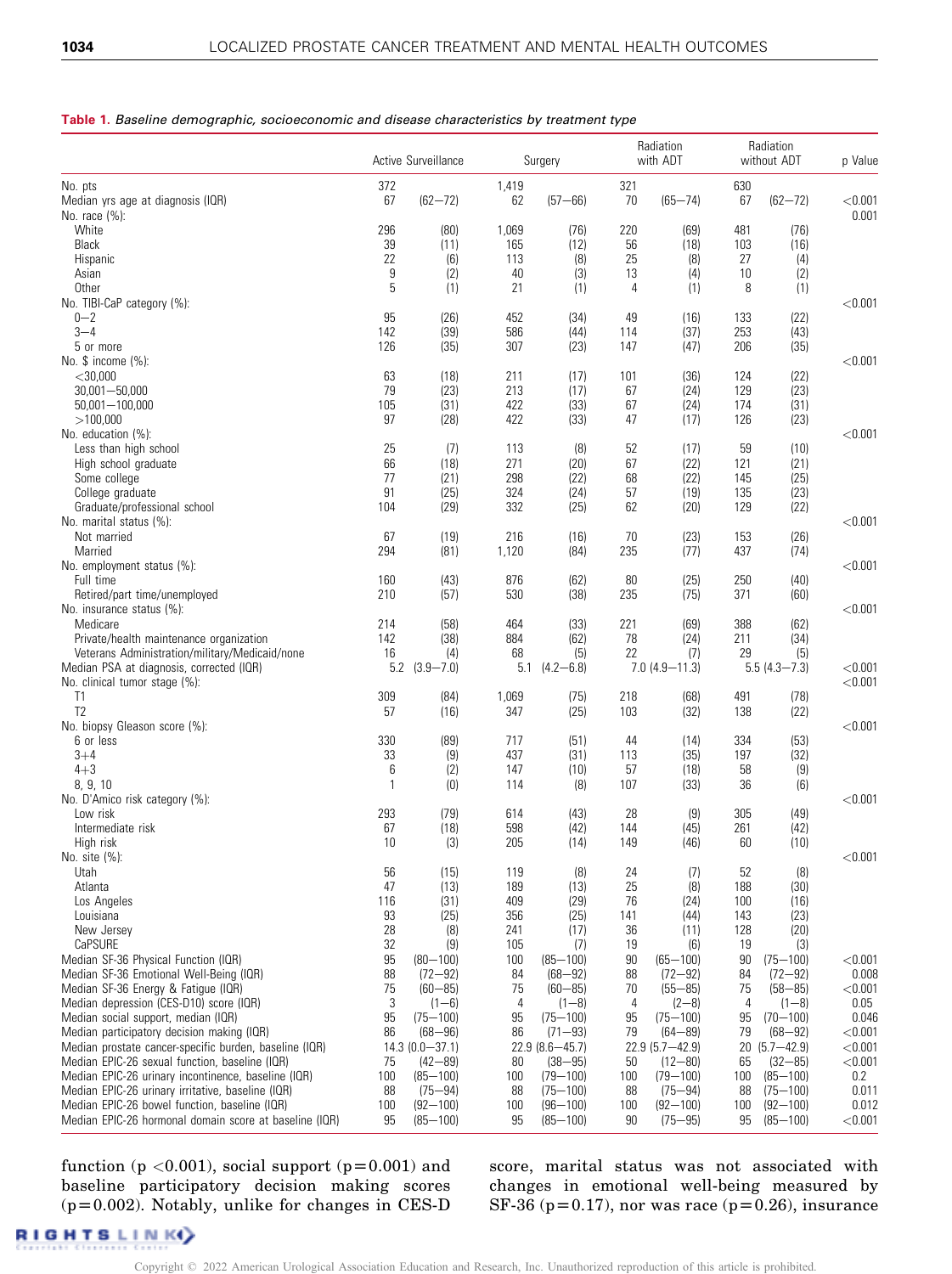|            |        | Surgery vs Active Surveillance |         |                      | Radiation (+ADT) vs Active Surveillance |         | Radiation (no ADT) vs Active Surveillance |               |         |
|------------|--------|--------------------------------|---------|----------------------|-----------------------------------------|---------|-------------------------------------------|---------------|---------|
| Time (yrs) | Effect | 95% CI                         | p Value | Effect               | 95% CI                                  | p Value | Effect                                    | 95% CI        | p Value |
|            |        |                                |         | CES-D10              |                                         |         |                                           |               |         |
| 0.5        | $-0.1$ | $(-0.8, 0.5)$                  | 0.669   | 0.2                  | $(-0.5, 1.0)$                           | 0.5     | 0.4                                       | $(-0.3, 1.0)$ | 0.264   |
|            | $-0.5$ | $(-0.9, -0.1)$                 | 0.024   | $-0.3$               | $(-0.9, 0.3)$                           | 0.351   | 0                                         | $(-0.5, 0.4)$ | 0.881   |
| 3          | $-0.3$ | $-0.7, 0.2$                    | 0.316   | 0.1                  | $(-0.6, 0.9)$                           | 0.713   | 0                                         | $(-0.6, 0.5)$ | 0.873   |
| 5          | $-0.5$ | $(-1.0, 0.0)$                  | 0.067   | $-0.1$               | $(-0.9, 0.7)$                           | 0.78    | 0                                         | $(-0.6, 0.6)$ | 0.959   |
|            |        |                                |         | Emotional Well-Being |                                         |         |                                           |               |         |
| 0.5        | 1.9    | $(-0.1, 4.0)$                  | 0.065   | 0.6                  | $(-1.7, 3.0)$                           | 0.598   | 0.4                                       | $(-1.7, 2.5)$ | 0.721   |
|            | 2.4    | (1.0, 3.8)                     | < 0.001 | 1.8                  | $(-0.3, 3.9)$                           | 0.094   | 0.6                                       | $(-0.9, 2.2)$ | 0.432   |
| 3          | 1.7    | (0.0, 3.3)                     | 0.044   | $\Omega$             | $(-2.4, 2.4)$                           | 0.988   | 0.8                                       | $(-1.0, 2.6)$ | 0.376   |
| 5          | 1.2    | $-0.6, 3.0$                    | 0.187   | 0.4                  | $(-2.4, 3.2)$                           | 0.769   | 0.6                                       | $(-1.4, 2.6)$ | 0.562   |
|            |        |                                |         | Energy/Fatigue       |                                         |         |                                           |               |         |
| 0.5        | 4.7    | (2.2, 7.2)                     | < 0.001 | $-1$                 | $(-4.0, 2.0)$                           | 0.528   | 0.3                                       | $(-2.3, 2.9)$ | 0.84    |
|            | 3      | (1.4, 4.6)                     | < 0.001 | $-0.9$               | $(-3.3, 1.5)$                           | 0.455   | $-1.5$                                    | $(-3.3, 0.2)$ | 0.085   |
| 3          | 2.1    | (0.3, 3.9)                     | 0.023   | $-2.2$               | $(-5.0, 0.5)$                           | 0.113   | $-0.2$                                    | $[-2.2, 1.8]$ | 0.845   |
| 5          | 1.5    | $-0.4, 3.4$                    | 0.134   | $-1.1$               | $(-4.0, 1.8)$                           | 0.455   | $-1.8$                                    | $(-4.0, 0.5)$ | 0.128   |

<span id="page-6-0"></span>Table 2. Effect of treatment modality on longitudinal assessment of CES-D and SF-36 emotional well-being and energy/fatigue scores at 6 months and 1, 3 and 5 years following index, adjusted for the effect of patient demographic, tumor and baseline functional characteristics

status (p=0.88), D'Amico risk group (p=0.62) or registry site  $(p=0.24)$ .

### **DISCUSSION**

In this population-based, prospective cohort study of men with localized prostate cancer, we found no clinically meaningful association between treatment approach (including active surveillance, radical prostatectomy and radiotherapy) and measures of mental health including depressive symptoms (captured using the validated CES-D) and emotional well-being and energy/fatigue (captured as domains of the validated SF-36). These findings were consistent with our hypothesis that treatment type would not impact overall mental health outcomes in men with localized prostate cancer. However, on multivariable analysis we did identify baseline characteristics associated with declining emotional well-being following prostate cancer treatment including older age, poor overall health, unmarried status, and worse baseline depression and emotional well-being symptoms. These characteristics may allow clinicians to identify patients most at risk of declines in mental health following prostate cancer diagnosis and treatment to target interventions to address these issues.

To our knowledge, this is the first prospective evaluation of mental health outcomes in men with

localized prostate cancer. While previous work has demonstrated an increased utilization of antidepressants following diagnosis for patients who received surgery or radiotherapy, but not active surveillance, this relied on administrative records and prescriptions as a proxy for symptoms.<sup>27</sup> In contrast, and in keeping with our findings, there does not appear to be an increased risk of suicide amongst patients diagnosed with prostate cancer, whereas there are increased risks of suicide amongst patients with other malignancies.<sup>28</sup>

Although we did not demonstrate a relationship between treatment type and mental health outcomes in men with localized prostate cancer, we did find several factors predictive of declining mental health outcomes. Consistent with research in other malignancies, older, unmarried patients had declining emotional well-being in our analysis. In the bladder cancer population, prior research has demonstrated those at risk for suicidal death were typically elderly, unmarried men.<sup>[29](#page-8-0)</sup> An additional vulnerable population we identified was those with poor depression and poor emotional well-being symptoms prior to treatment. It is imperative that urologists seize available opportunities to identify and intervene in patients with mental health concerns both at the time of diagnosis and during followup. In addition to the importance of addressing patient distress and morbidity

Table 3.

| Time (yrs) | Surgery vs Active Surveillance |            |         |                      | Radiation (+ADT) vs Active Surveillance |         | Radiation (no ADT) vs Active Surveillance |            |         |
|------------|--------------------------------|------------|---------|----------------------|-----------------------------------------|---------|-------------------------------------------|------------|---------|
|            | Odds Ratio                     | 95% CI     | p Value | Odds Ratio           | 95% CI                                  | p Value | Odds Ratio                                | 95% CI     | p Value |
|            |                                |            |         | $CES-D > 9$ (binary) |                                         |         |                                           |            |         |
| 0.5        | 0.9                            | (0.6, 1.6) | 0.829   | 1.3                  | (0.7, 2.2)                              | 0.448   | 1.4                                       | (0.8, 2.5) | 0.181   |
|            | 0.9                            | (0.6, 1.3) | 0.556   |                      | (0.6, 1.5)                              | 0.858   | 1.1                                       | (0.8, 1.6) | 0.528   |
|            | 0.8                            | (0.6, 1.3) | 0.404   | 1.4                  | (0.8, 2.3)                              | 0.236   | 0.9                                       | (0.5, 1.3) | 0.484   |
|            | 0.8                            | (0.6, 1.2) | 0.364   |                      | (0.6, 1.8)                              | 0.983   | 1.3                                       | (0.8, 2.0) | 0.323   |

RIGHTSLINK)

Copyright © 2022 American Urological Association Education and Research, Inc. Unauthorized reproduction of this article is prohibited.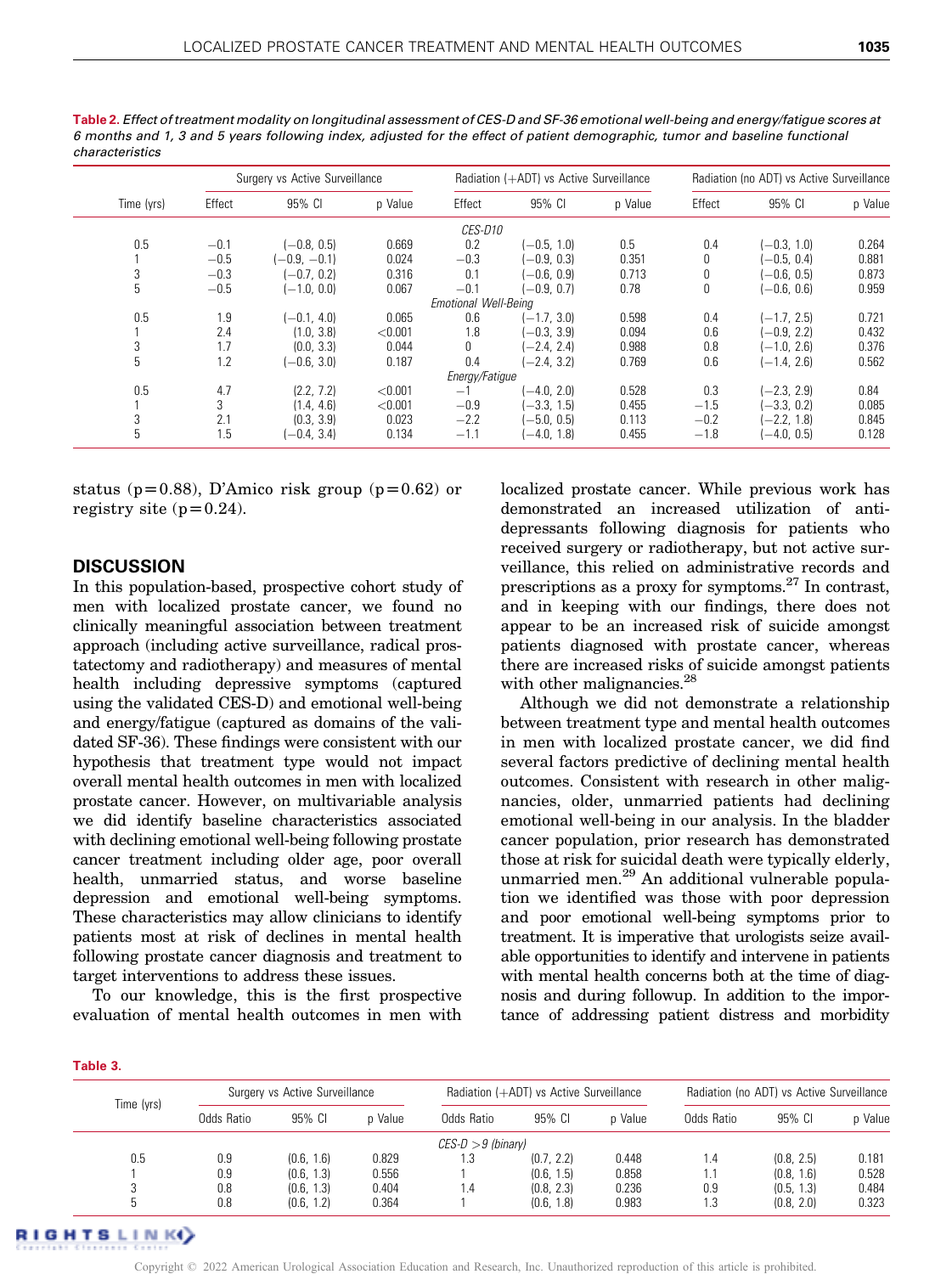

associated with these symptoms, prior work has demonstrated that significant mental health care utilization is independently associated with worse cancerspecific and all-cause mortality.<sup>30</sup> While psychological interventions are beyond the scope of most clinicians treating prostate cancer, we ought to appropriately screen and subsequently refer those at risk.

Our findings should be considered in the context of several limitations. First, as this is an observational study, treatment choice is nonrandom and thus there is the potential for confounding by indication. However, given the baseline similarities between groups, and the longitudinal nature of assessment and control for clinical factors, it is unlikely that this explains the findings. Second, due to the nature of the survey employed, we utilized a modified CES-D 10 with patients completing only 9 questions rather than 10 questions on the recommendation of our psychometrician in order to reduce respondent burden as other included instruments captured overlapping concepts. We adjusted the overall CES-D score to reflect this difference (from a standard score of 30 points to 27 points.) Similarly, the SF-36 and CES-D have been validated in a general population, but may not detect minute differences in our population of overall healthy men, and should not be used in isolation for diagnosing depression or mental health changes. Third, in the context of a finding of no significant differences, we must consider the potential for type II error. However, given the small differences noted which did not meet established threshold for clinically meaningful differences, increases in sample size are unlikely to change study conclusions. Additionally, many patients with low risk disease in the CEASAR study received active intervention which, while common at the time, is not reflective of current practice patterns which now favor active surveillance in this cohort. Finally, we must not underestimate

the mental health burden of being diagnosed with prostate cancer including for those who choose active surveillance as their primary treatment strategy. Thus, using the active surveillance group as the referent group may contribute to the limited impact of treatment modality on mental health outcomes. Perhaps a more appropriate referent group, and consideration for future work, would be a group of healthy age-matched men without a cancer diagnosis.

These limitations notwithstanding, in this population-based, prospective cohort study of men with localized prostate cancer we found no clinically meaningful association between treatment approach (including active surveillance, radical prostatectomy and radiotherapy) and measures of mental health including depressive symptoms (captured using the validated CES-D) and emotional well-being and energy/fatigue (captured as domains of the validated SF-36). We further identified characteristics of patients with a higher likelihood of declining mental health following prostate cancer diagnosis, independent of treatment approach, including older age, being unmarried, worse overall health and worse baseline mental health.

### **CONCLUSIONS**

Careful evaluation of patients at risk for adverse mental health outcomes is warranted among all treatment groups, and appropriate psychiatric assistance should be provided to these patients to optimize the comprehensive care we provide to prostate cancer patients.

## ACKNOWLEDGMENT

This article was written on behalf of all CEASAR investigators.